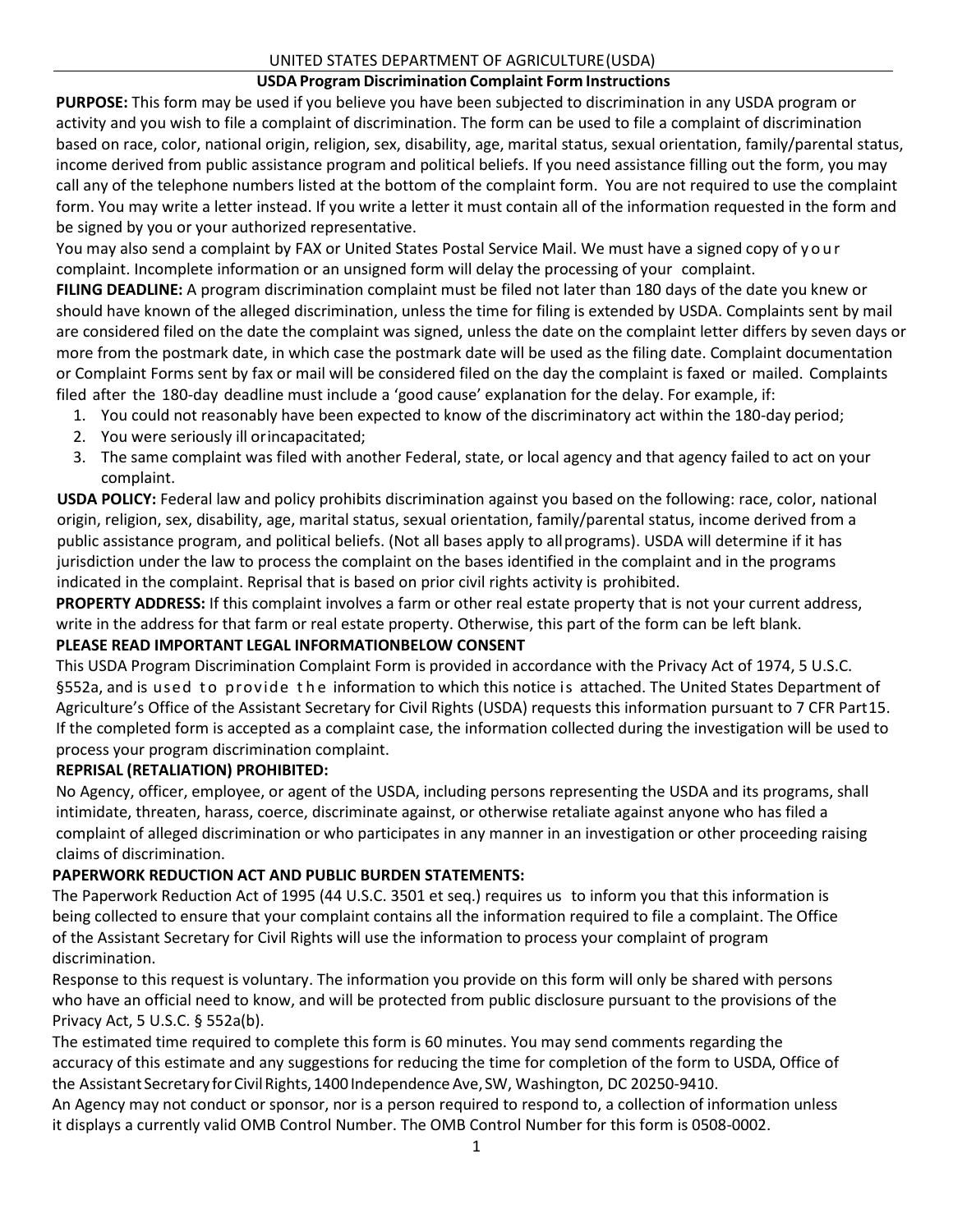# USDA Food and Nutrition Services Idaho State Department of Education Child Nutrition Program CNP Discrimination Complaint Form

| First Name:                                                                             |                    | Middle Initial:                                                                                        |                         | Last Name:                            |  |                          |  |
|-----------------------------------------------------------------------------------------|--------------------|--------------------------------------------------------------------------------------------------------|-------------------------|---------------------------------------|--|--------------------------|--|
|                                                                                         |                    |                                                                                                        |                         |                                       |  |                          |  |
| <b>Mailing Address</b>                                                                  | Number and Street: |                                                                                                        |                         | PO Box, Road, or Route:               |  | <b>Apartment Number:</b> |  |
|                                                                                         |                    |                                                                                                        |                         |                                       |  |                          |  |
| City:                                                                                   | State:             |                                                                                                        |                         | Zip Code:                             |  |                          |  |
|                                                                                         |                    |                                                                                                        |                         |                                       |  |                          |  |
| Email Address:                                                                          |                    | Telephone Number (with area code):                                                                     |                         | Alternate Telephone (with area code): |  |                          |  |
|                                                                                         |                    |                                                                                                        |                         |                                       |  |                          |  |
|                                                                                         |                    |                                                                                                        |                         |                                       |  |                          |  |
| Best Way to Reach You (select one)                                                      |                    |                                                                                                        |                         |                                       |  |                          |  |
| $\Box$ Mail                                                                             | $\Box$ Phone       |                                                                                                        |                         | $\Box$ Email                          |  | $\Box$ Other             |  |
|                                                                                         |                    | Do you have a representative (lawyer or other advocate) for this complaint? $\square$ Yes $\square$ No |                         |                                       |  |                          |  |
| If Yes is selected, please provide the following information about your representative: |                    |                                                                                                        |                         |                                       |  |                          |  |
| Representative First Name:                                                              |                    |                                                                                                        |                         | Representative Last Name:             |  |                          |  |
|                                                                                         |                    | <b>Number and Street:</b>                                                                              | PO Box, Road, or Route: |                                       |  |                          |  |
| <b>Mailing Address</b>                                                                  |                    |                                                                                                        |                         |                                       |  | <b>Apartment Number:</b> |  |
| City:<br>State:                                                                         |                    | Zip Code:                                                                                              |                         |                                       |  |                          |  |
|                                                                                         |                    |                                                                                                        |                         |                                       |  |                          |  |
| Telephone:                                                                              |                    |                                                                                                        |                         | Email:                                |  |                          |  |
|                                                                                         |                    |                                                                                                        |                         |                                       |  |                          |  |

1. Who do you believe discriminated against you? Use additional pages, if necessary. Name(s) of person(s) involved in the alleged discrimination (if known):

Please provide the Program Operator or Agency below that conducts the Child Nutrition Program or provides federal financial assistance for the Program (if known):

2. What happened to you? State the date when the alleged discrimination occurred and then describe what happened. If the alleged discrimination occurred more than once, please provide the other dates and describe what happened. Use additional pages, if necessary, and please include any supporting documents that would help show what happened.

#### 3. Where did the discrimination occur?

| <b>Mailing Address</b> | Number and Street: | PO Box, Road, or Route: | Apartment Number: |
|------------------------|--------------------|-------------------------|-------------------|
| City:                  | State:             | Zip Code:               |                   |